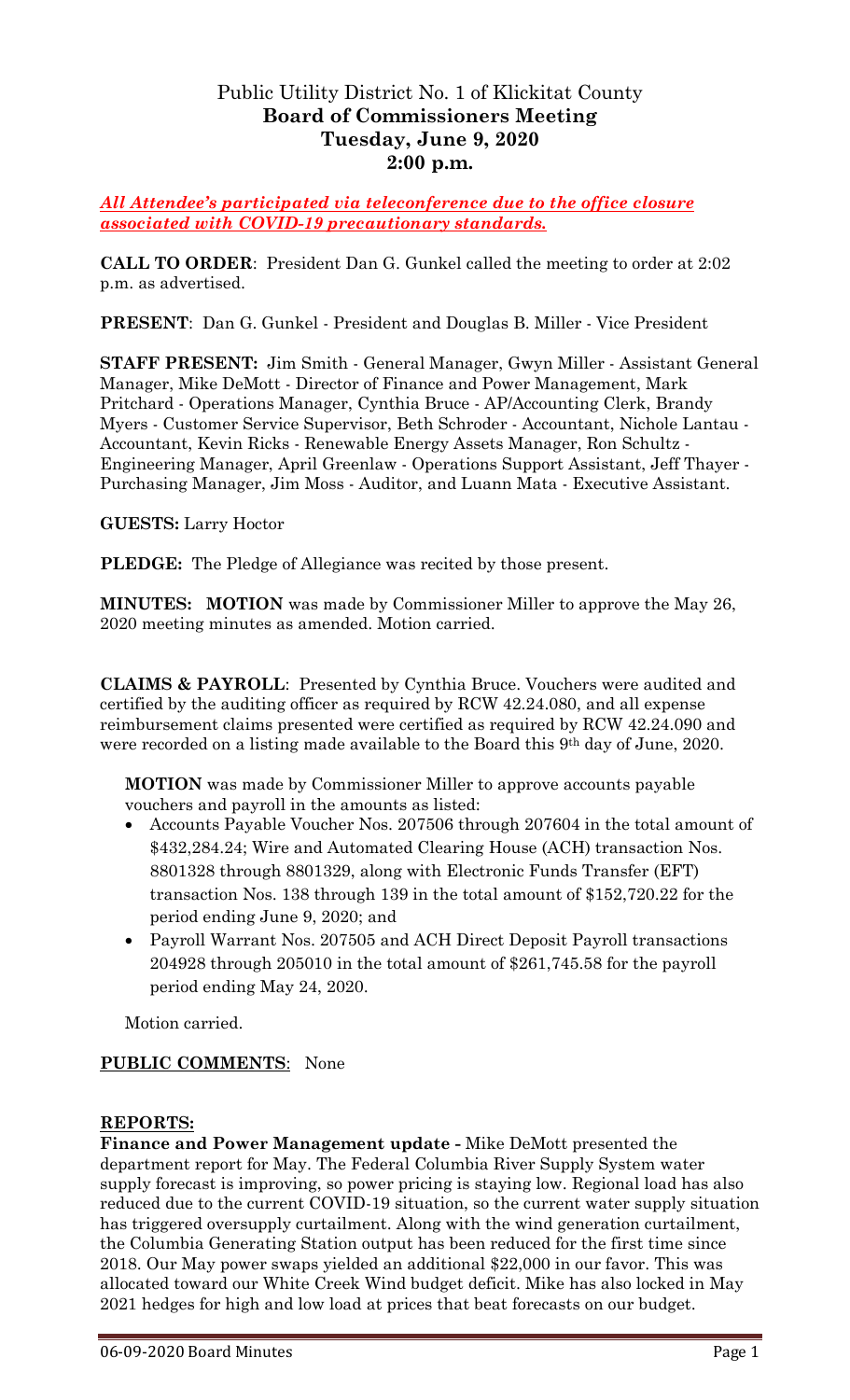The renewable natural gas Renewable Identification Number (RIN) pricing has increased recently. The Low Carbon Fuel Standards pricing is also on an upward trend as well. We still have gas in storage so we will continue to monitor pricing. Our hope is that this pricing will hold out until we receive our Carbon Intensity certification rating and that British Petroleum takes the gas out of storage to supply California needs. Mike has had discussions with both Moody's and Fitch this week. He has informed them of the signing of our long-term sales contract with Puget Sound Energy. The verbal feedback Mike received from the agencies was positive. Mike will be reaching out to North Cascades Bank to notify them of the sales agreement as well.

White Creek Wind is still generating above budgeted volumes. This would normally be good except we only receive the Tier 1 amount of power and this year it is being generated early in the year when prices are low, rather than in November and December when the pricing is better. We anticipate a \$200,000 deficit due to this generation timing.

Bonneville Power Administration is evaluating the BP20 rate period high water marks and tier one usage for the rate period. Mike discussed that the Tier 1 supply is reduced from BP20 and BP22. It is projected that we will lose about 1.5MW of Tier 1 load. This would mean we would need to go to market to purchase approximately 8MW of our load to meet our needs in the future. Mike will continue to work through the Northwest Requirements Utilities (NRU) group and participate in discussions, as we really do not want to see the reduction in Tier 1 availability. Commissioner Gunkel stated that we need to understand why this is potentially happening when many utility loads are decreasing and we should actually see our share increase. Our current load requirements are around 50MW. We have also hesitated to lock in our unpredictable commercial Dallesport load so we do not expose our other customers to increased risk. There is also a petition to request that BPA suspend their surcharge for the remainder of 2020 to assist with financial impacts from the COVID-19 situation. If this surcharge is suspended, the impact on KPUD would be approximately \$20,000 in BPA expense reduction per month.

**Financial update -** Nichole Lantau, Mike DeMott and Brandy Myers presented the current financial update through April. Retail electric revenues are above budget. This is mainly due to industrial customers and the Dallesport data-mining customer. We have had a substantial reduction in our interest income with the COVID-19 situation, we were seeing a 2.5% return on our investments. We budgeted for 1.5% to allow for fluctuations; however, current rates are less than 0.5%. Collection of late fees on retail electric sales are down as a result of the COVID-19 moratoriums. Current accounts in arrears total about \$500,000. Aid in Construction revenue is also down due to the limitations on construction over the past few months. We anticipate the income trending back up later in the year, but this will definitely have an impact on our overall budget for 2020. Staff will be completing a detailed year-end forecast review in the next couple of weeks and will provide the forecast in a future meeting. We are doing our best to mitigate some of these reductions. We are back out reading meters, as we estimated meters for the past two months. This may yield some additional income. We are also increasing our efforts to collect past due accounts. Customer Service staff is reaching out to customers to make payment arrangements.

Mike also stated that our debt service coverage is projected to be 1.33 at this point. Our policy states our DSC will be 1.5. If it falls below 1.4, we need to have a plan in place to bring it back up. We believe that our long-term RNG contract will increase this over time. We ended April with \$36,000,000 cash on hand, which is equivalent to 253 days of available cash.

**Outage update -** Mark Pritchard and Ron Schultz discussed last week's wind storm outages. It has been a while since we have experienced a storm like this one. It was relatively short in duration, but brought forth substantial damage. The answering service began receiving calls around 3:30 p.m. on Saturday, May 30, 2020. The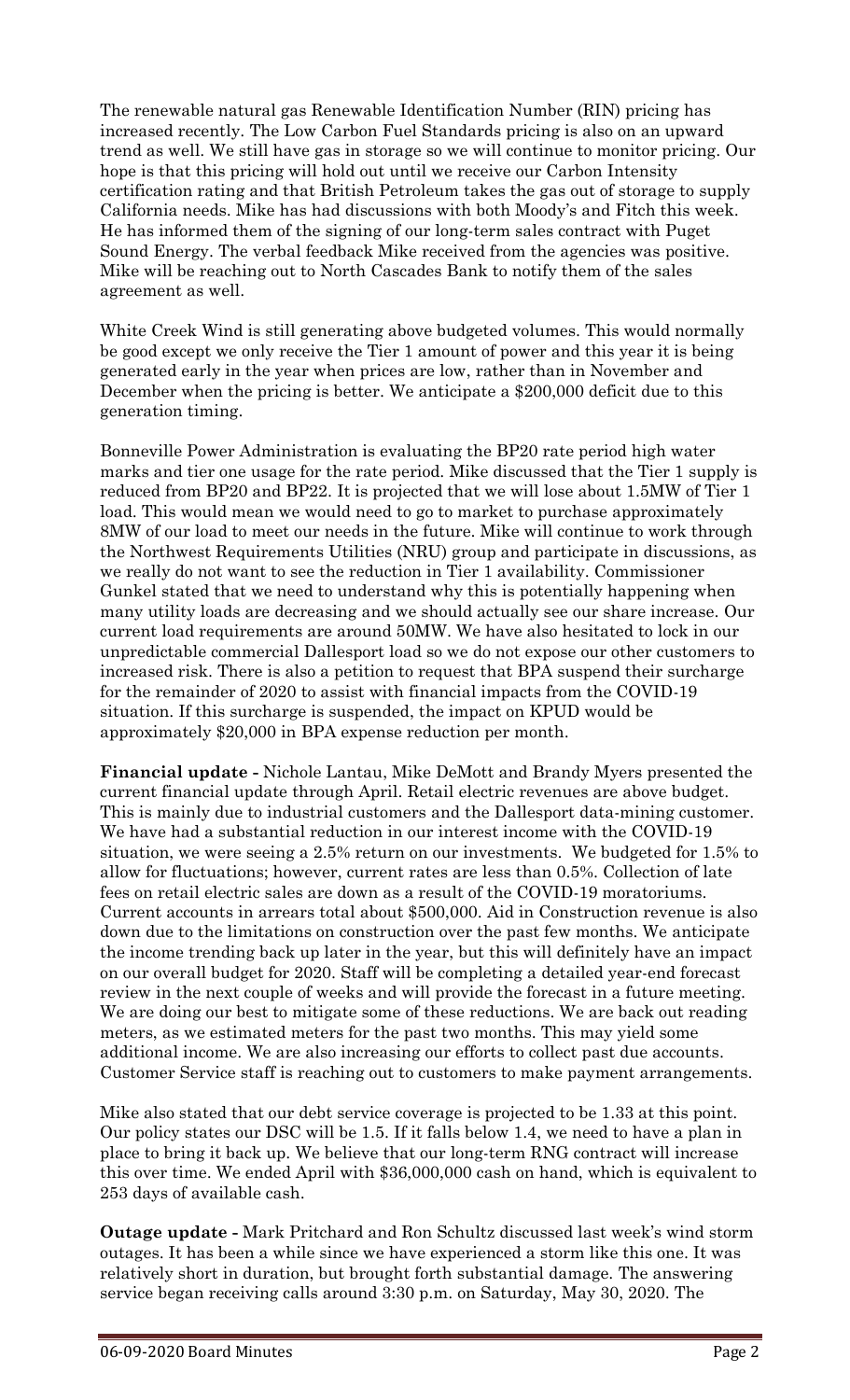majority of customers affected were due to BPA and Benton PUD transmission outages. Both Benton and BPA experienced some major damage, so it took time for them to respond to our outages.

Mark described the local outages as being "pocket" outages. The outage locations were grouped together, but wide spread throughout the county. The entire storm event only lasted around three hours. There were many reports of sustained winds of 50 mph with gusts from 75 to over 100 miles per hour. The pattern suggests microbursts and lightning strikes. The crews worked until everyone was back in power, in many cases using temporary fixes to get customers back in power, and this left us with repair work to complete this past week. The hardest hit line was the west feed from the John Day substation. We lost 17 poles near the Maryhill Winery. Commissioner Miller asked if staff considered re-routing this line. Mark stated that we assessed moving the line, but moving this line comes with right of way challenges as well as Gorge Scenic area requirements, so rebuilding in the same location was the chosen direction. This is still currently under an alternate feeding situation, but that should be switched back to normal by next week, since the repair work is complete. Wishram had significant tree damage, however minimal equipment damage. Most of the trees that were damaged in this storm were green trees and would not have been considered in our tree removal evaluation. Mark also mentioned that our reliability numbers will definitely be impacted by this event.

We had approximately 160 hours of staff overtime with this event. Everyone stepped up to assist with the situation. The crews were all on site working the issues. Support staff all reported to support the crews and customers. Engineering staff was involved in evaluating customer reports and securing unsafe conditions.

We also use these events as a learning tool; our debriefing yielded some areas where we excelled and some areas we could improve upon.

**COMMISSIONER DAN GUNKEL -** Commissioner Gunkel stated that Energy Northwest curtailed output of the Columbia Generating Station (CGS) to 60% at the request of BPA to help with the oversupply situation Mike DeMott mentioned earlier. Columbia Generating Station is not designed to accommodate load following options. It is likely at this point that CGS is going to shut down completely if the oversupply situation persists.

**COMMISSIONER DOUGLAS MILLER -** Commissioner Miller stated that he will remotely attend a Department of Ecology discussion tomorrow on water banking and will remotely attend the Washington Public Utility Districts Association board of directors meeting on Friday. The WPUDA discussion will be on current operational requirements imposed by the state.

**COMMISSIONER RANDY KNOWLES** - Commissioner Knowles was absent from this meeting.

**ASSISTANT GENERAL MANAGER -** Gwyn Miller presented the current operational update.

- COVID-19 status Gwyn Miller reviewed the current COVID-19 Washington statistics.
	- $\circ$  District Expenses actual direct costs so far appear to be \$25,000. This is comprised of costs for PPE, sanitizing consumables, water station rentals, and community support efforts, excluding the small business support program. We understand that overall costs incurred are higher than this. We have shifted the timing of many scheduled Information Technologies (IT) investments to purchase equipment earlier than scheduled to keep personnel working in the field and keep our small group of at risk employees working effectively from home during this situation. As we evaluate the state requirements and start to interact more with the public, we anticipate that our PPE requirements and other direct expenses will increase. We will continue to keep our adjusted schedules and adjusted workspace conditions for the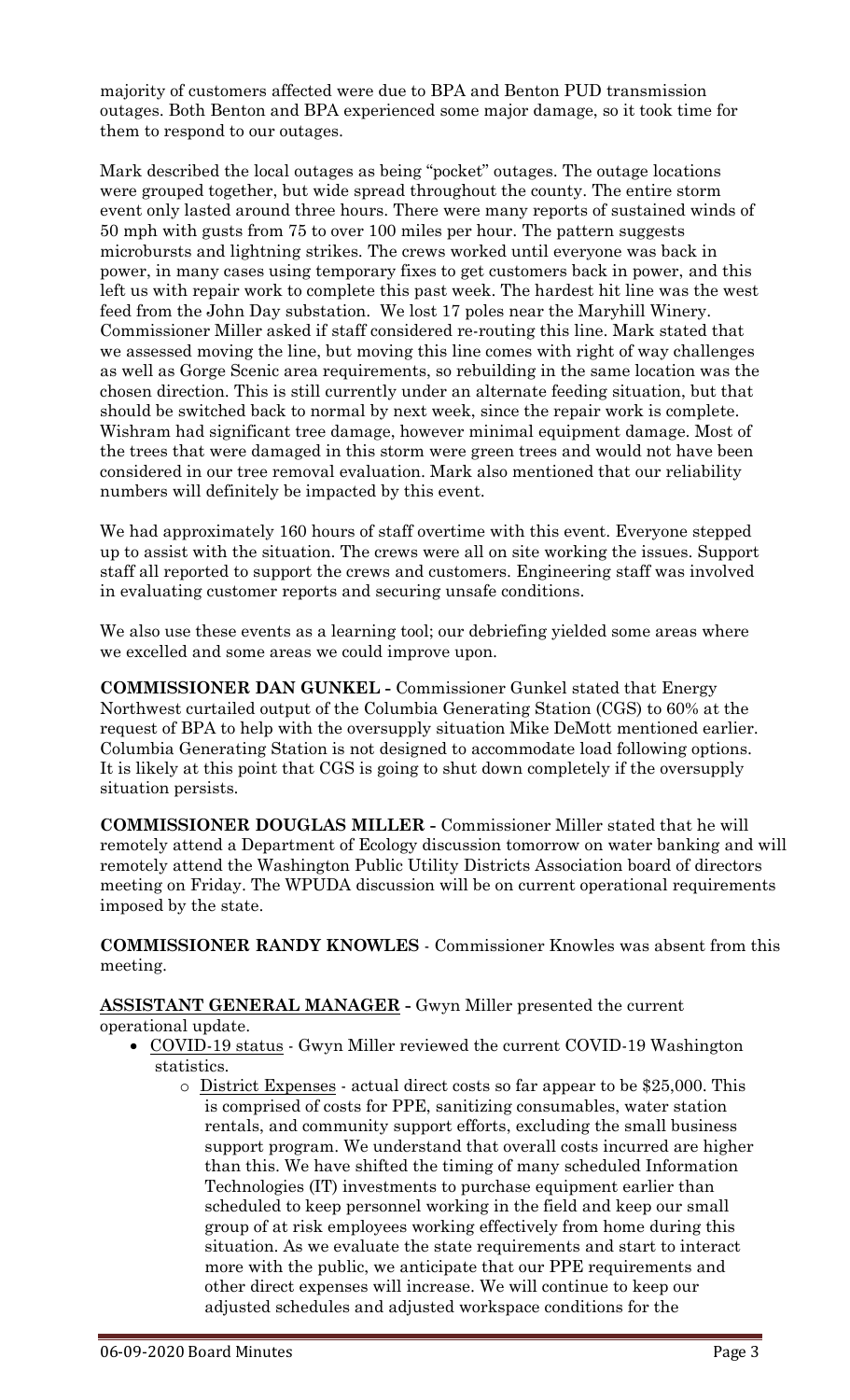foreseeable future.

- o Proclamation Update The last page of the Governor's proclamation prohibits disconnects, mandates services be provided and states no additional fees may be charged until July 28. WPUDA is gathering input from members and will be responding directly to the Governor's office. The collective response is recommending that the state allow PUD's to pursue their collections efforts and manage their customer service programs. Jim mentioned that there are other entities out there lobbying for customer relief to be extended through the end of the year.
- o Implications of Moratorium With the moratorium extended through the end of July we know impacts will accumulate. There is need for reaching out to customers to make payment arrangements. We are seeing a pattern that many customers are not making payment arrangements on their own since the moratorium was issued. Some of these accounts were behind coming out of winter after the cold weather moratoriums ended, so that compounds any COVID-19 created situations. Brandy is completing a Department of Commerce survey to assess current utility financial impacts of the moratorium.

Customer Service staff continues to reach out and communicate with customers. They will begin to make phone calls and issue door hangers shortly. Our current disconnect list is over 800 customers. The revenues at risk associated with this are in excess of \$500,000. Some of this will be uncollectable. Staff is equipped with tools to work with customers based upon their situation. All agreements will be based upon a caseby-case evaluation. In the past week, our phone calls have yielded payment arrangements by 90 customers for approximately \$96,000 in revenue recovery. The commissioners instructed staff to adhere to policy for consistency and evaluate if there is any need to revise policy after experiencing this situation. Staff is also thinking outside of the box to evaluate potential infrastructure changes as another incentive option to recover costs.

- o Meetings We recognize that remote commission meetings pose challenges, however we anticipate remote meetings to continue into July. It is likely that we will continue to have the offices closed and that the public will continue to have access to our meetings via phone bridges as we are currently doing at least through July. When we do open the building to the public, there will be additional effort required to maintain hygiene as well as cleaning efforts to keep our employees healthy. Our customers have expressed appreciation for us remaining open, even if our lobby is not accessible.
- o Senior Banners Brandy Myers worked with the local schools to coordinate installation of the senior banner signage for almost all of the high schools in the county. Klickitat PUD purchased the brackets, mounted them and hung the banners on the poles. The crew efforts were appreciated by all of the communities. The crews enjoyed being able to partner with our schools and communities and John Starr did a fabulous job coordinating all of the installation. Now that the brackets are installed, we will be able to use them in future years for community related communications.

#### **GENERAL MANAGER -** The complete report can be found at:

[htp://www.klickitatpud.com/topicalMenu/commissioners/GM\\_Reports.aspx](http://www.klickitatpud.com/topicalMenu/commissioners/GM_Reports.aspx) In addition to the written report, Jim Smith presented the following information:

• RNG Update - Kevin stated the plant experienced two outages in May. One was from a leaking gasket on the Amine system. When we received a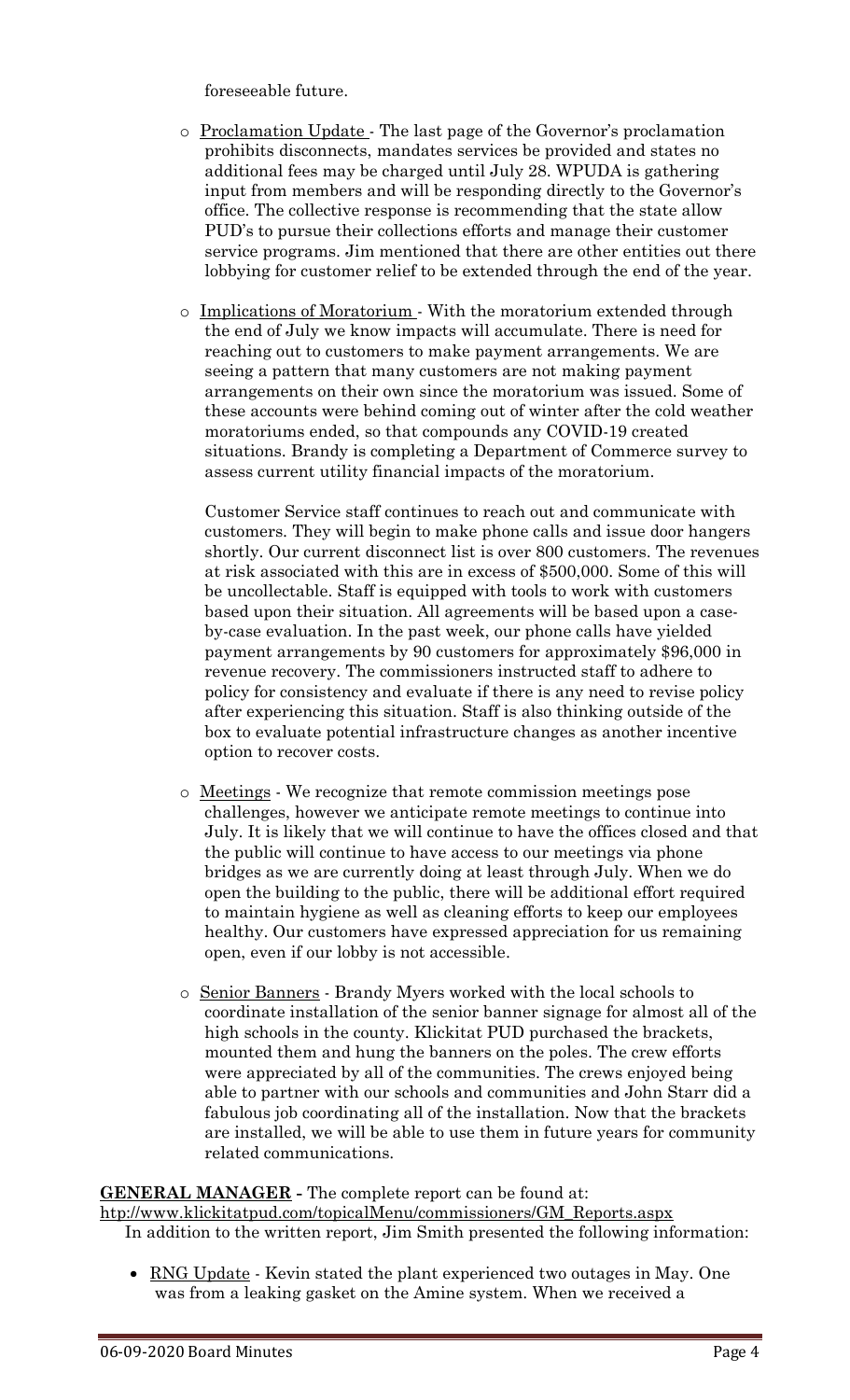replacement heat exchanger two weeks ago, it was found to have the incorrect gaskets. During the outage last month, staff elected to use these gaskets as a temporary fix as we would not have been able to run without the heat exchanger while we waited for replacement gaskets. Unfortunately, the gasket failed, but the manufacturer delivered the correct gasket replacement. These were installed and the impact of this outage was approximately two days of production. The second issue was caused by the power outages during the windstorm on May 30. This outage yielded approximately eight hours of production loss.

Jim also mentioned that Jonah Humphreys and Phillip McMillen are working together to develop tools to map methane production to assist us with well field optimization.

- Yakama Nation Housing Authority Jim asked the board for direction on a request from YNHA. The YNHA is evaluating a property purchase in Wishram. The application for this development has 46 connections associated with it. We have capacity available on both the water and wastewater systems. Our policies state that all connection fees and general facilities charges are required prior to connections being made and the monthly base fees must also be paid in order to reserve connections. These costs are not refundable. The developer has asked if these fees could be made refundable if there are no financial impacts to the system should the purchase fall through. After discussion, the board advised staff to follow policy in order to remain consistent for all developers and potential customers.
- Corp of Engineers Lease The Corp easement for the water intake structure has language, which we object to due to their standard wording for providing notice. Jim asked the board's opinion of whether the standard easement wording meets our infrastructure requirements. After discussion, staff will evaluate other options and execute the Corp lease easement as is.
- Prepaid metering We are evaluating our options for automated metering. The costs are not insignificant, but we have seen how this moratorium has impacted our current processes. If we move toward automated metering there is a cost to acquire the programing, and integrate the system with NISC. That cost is around \$45,000 and each meter would be an additional cost for equipment and installation. We do not think that a full-scale roll out would be economically beneficial, which is why the cellular option appears to be cost effective. We are in the process of scheduling a trial to make sure meters will work like we anticipate and so we understand how the system functions and where communications may challenge us. We have the budget to purchase 150 meters this year if we move ahead after presenting a business case to you.

# **AGENDA ITEMS:**

#### *There were no agenda items for this meeting.*

**Adjourned** – There being no further business, the meeting adjourned at 4:14 p.m.

/S/ Dan G. Gunkel, President

/S/ Douglas B. Miller, Vice President